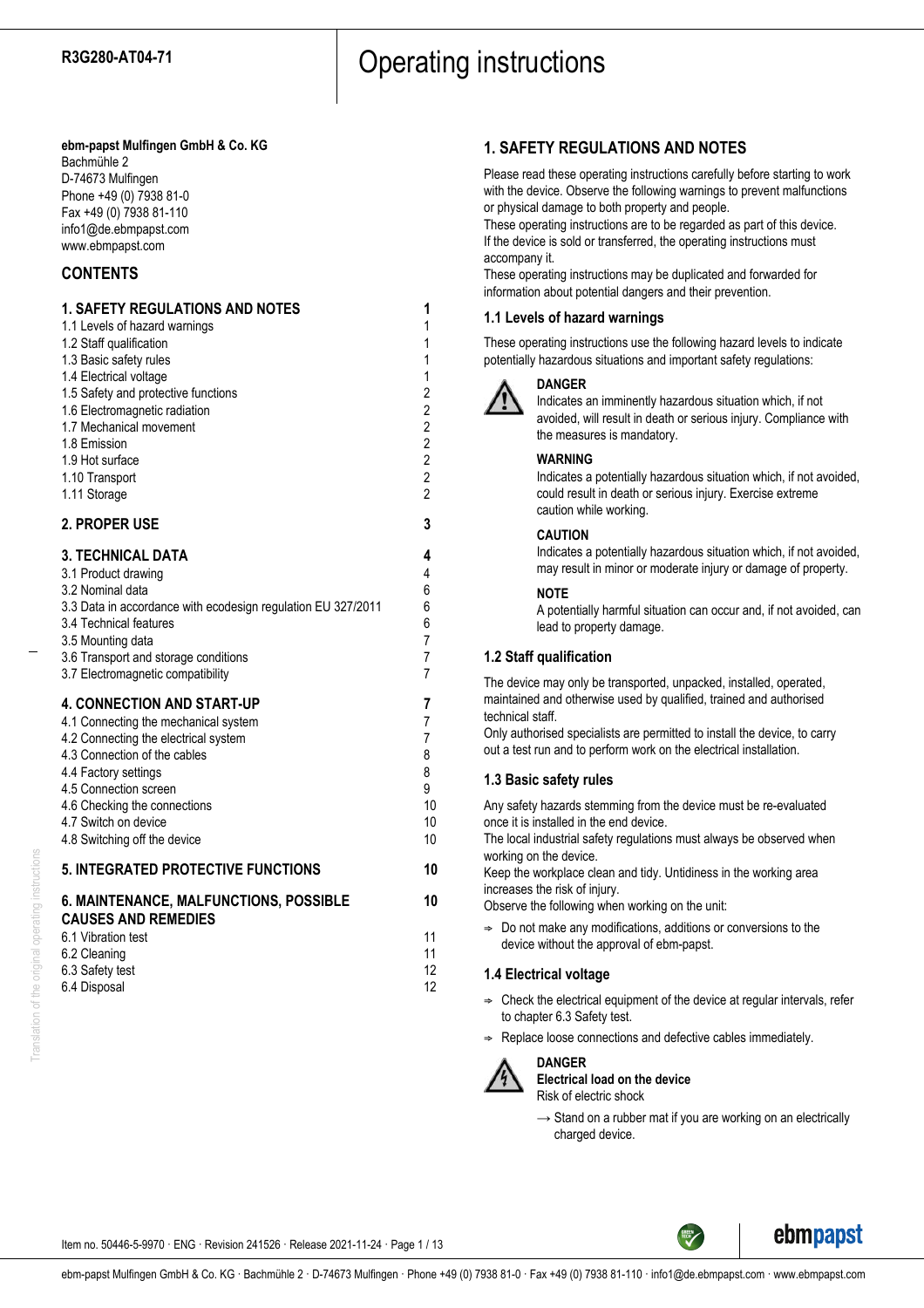

### **WARNING**

**Terminals and connections have voltage even with a unit that is shut off** Electric shock

 $\rightarrow$  Wait five minutes after disconnecting the voltage at all poles before opening the device.

#### **CAUTION**

#### **In the event of failure, there is electric voltage at the rotor and impeller**

The rotor and impeller are base insulated.

 $\rightarrow$  Do not touch the rotor and impeller once they are installed.

#### **CAUTION**

**If control voltage is applied or a speed setpoint is stored, the motor will restart automatically, e.g. after a mains failure.**

#### Risk of injury

- $\rightarrow$  Keep out of the device hazard zone.
- $\rightarrow$  When working on the device, switch off the mains power and ensure that it cannot be switched back on.
- $\rightarrow$  Wait until the device stops.
- $\rightarrow$  After working on the device, remove any tools used or other objects from the device.

#### **1.5 Safety and protective functions**



#### **Guard missing and guard not functioning**

Without a guard there is a risk of serious injury, for instance when reaching into the device during operation. Loose parts or items of clothing could be drawn in.

- $\rightarrow$  The device is a built-in component. As the operator, you are responsible for ensuring that the device is secured adequately.# Operate the device only with a fixed protective device and guard grille.
- $\rightarrow$  Stop the device immediately if a protective device is found to be missing or ineffective.

## **1.6 Electromagnetic radiation**

Interference from electromagnetic radiation is possible, e.g. in conjunction with open and closed-loop control devices.

If unacceptable emission intensities occur when the fan is installed, appropriate shielding measures have to be taken by the user.

#### **NOTE**

**Electrical or electromagnetic interferences after integrating the device in installations on the customer's side.**

 $\rightarrow$  Verify that the entire setup is EMC compliant.

## **1.7 Mechanical movement**



#### **DANGER Rotating device**

Body parts that come into contact with the rotor and impeller can be injured.

- $\rightarrow$  Secure the device against accidental contact.
- $\rightarrow$  Before working on the system/machine, wait until all parts have come to a standstill.

## **WARNING**

#### **Rotating device**

Long hair, dangling items of clothing, jewellery and similar items can become entangled and be pulled into the device. Risk of injury.

- $\rightarrow$  Do not wear any loose-fitting or dangling clothing or jewellery while working on rotating parts.
- $\rightarrow$  Protect long hair with a cap.

#### **1.8 Emission**

#### **WARNING**

**Depending on the installation and operating conditions, a sound pressure level greater than 70 dB(A) may arise.** Danger of noise-induced hearing loss

- $\rightarrow$  Take appropriate technical safety measures.
- $\rightarrow$  Protect operating personnel with appropriate safety equipment, e.g. hearing protection.
- $\rightarrow$  Also observe the requirements of local agencies.

## **1.9 Hot surface**



#### **CAUTION High temperature at the electronics housing** Risk of burns

 $\rightarrow$  Ensure sufficient contact protection.

#### **1.10 Transport**



#### **WARNING Transportation of fan**

Injuries due to tipping or slipping; Damage to the fan

 $\rightarrow$  Always transport the fan carefully and only in its original packaging. #Impact arising from setting down too hard or at an angle can cause bearing damage or deformations on the impeller. #The fans must always be transported and handled such that they cannot tip over. #Secure the fan(s) so that nothing can slip or tip, e.g. by using a lashing strip.



#### **NOTE Transporting the device**

 $\rightarrow$  Transport the device in its original packaging only.

## **1.11 Storage**

- $\Rightarrow$  Store the device, partially or fully assembled, in the original packaging in a clean, dry and weatherproof place free of vibrations.
- $\Rightarrow$  Protect the device against environmental effects and dirt until final installation.
- $\Rightarrow$  We recommend storing the device for no longer than one year in order to guarantee trouble-free operation and longest possible service life.
- Even devices explicitly intended for outdoor use are to be stored as described prior to commissioning.
- Maintain the storage temperature, see chapter 3.6 Transport and storage conditions.

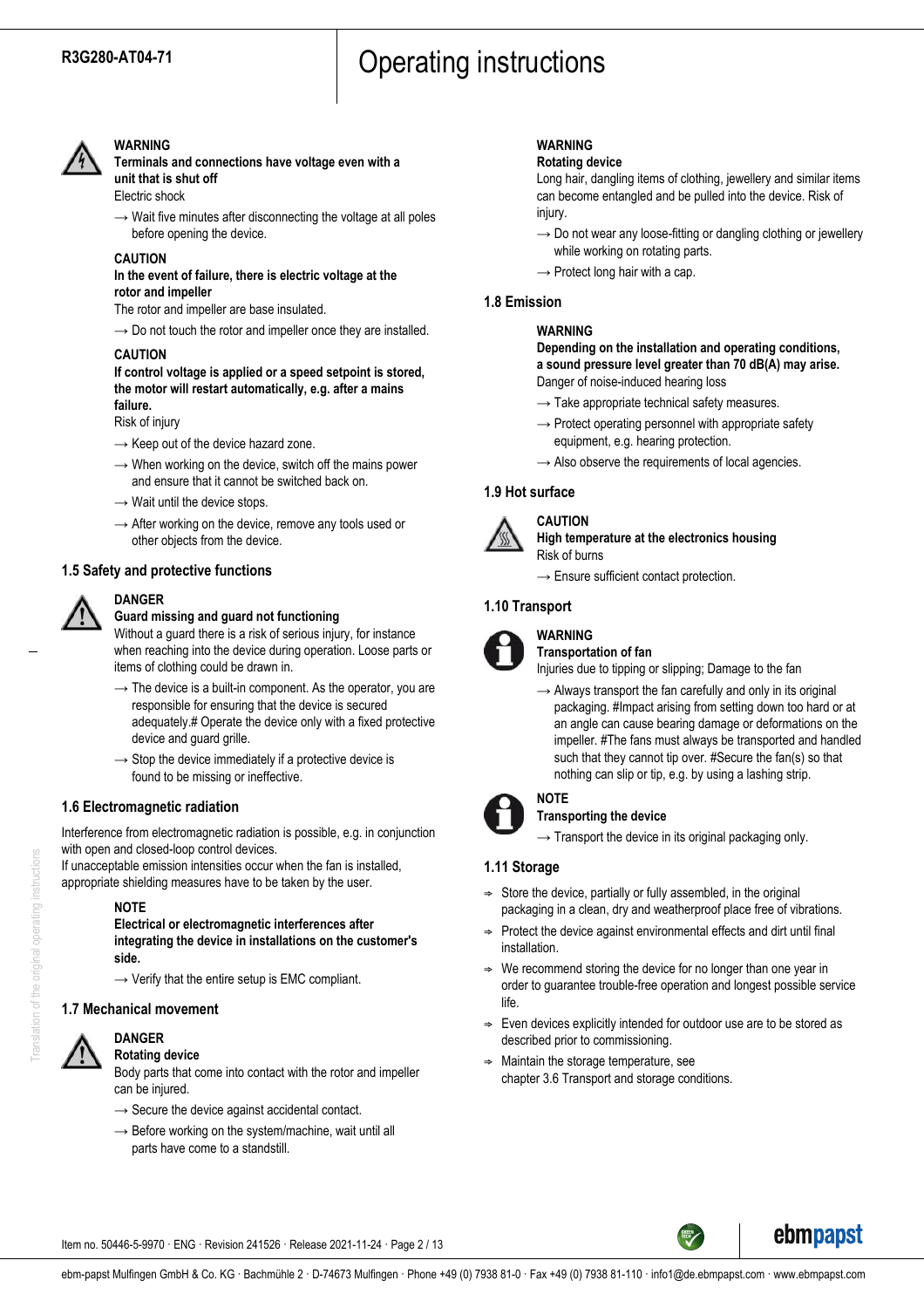## **2. PROPER USE**

The device is exclusively designed as a built-in device for conveying air according to its technical data.

Any other usage above and beyond this does not conform with the intended purpose and constitutes misuse of the device.

Customer equipment must be capable of withstanding the mechanical and thermal stresses that can arise from this product. This applies for the entire service life of the equipment in which this product is installed.

## **Proper use also includes:**

- Use of the device in stationary systems only.
- Carrying out all maintenance.
- Conveying of air at an ambient air pressure of 800 mbar to 1050 mbar.
- Using the device in accordance with the permitted ambient temperature, see chapter 3.6 Transport and storage conditions and chapter 3.2 Nominal data.
- Operating the device with all protective features in place.
- Minding the operating instructions.

#### **Improper use**

Using the device in the following ways is particularly prohibited and may cause hazards:

- Operating the device with an imbalance, e.g. caused by dirt deposits or icing.
- Resonance mode, operation with heavy vibrations. These also include vibrations that are transmitted from the customer system to the fan.
- Operation in medical equipment with a life-sustaining or lifesaving function.
- Moving solids content in flow medium.
- Painting the device
- Connections (e.g. screws) coming loose during operation.
- Moving air that contains abrasive particles.
- Moving highly corrosive air, e.g. salt spray mist. Exceptions are devices that are intended for salt spray mist and protected accordingly.
- Moving air that contains dust pollution, e.g. suctioning off saw dust.
- Operating the device close to flammable materials or components.
- Operating the device in an explosive atmosphere.
- Using the device as a safety component or for taking on safetyrelated functions.
- Operation with completely or partially disassembled or modified protective features.
- In addition, all application options that are not listed under proper use.

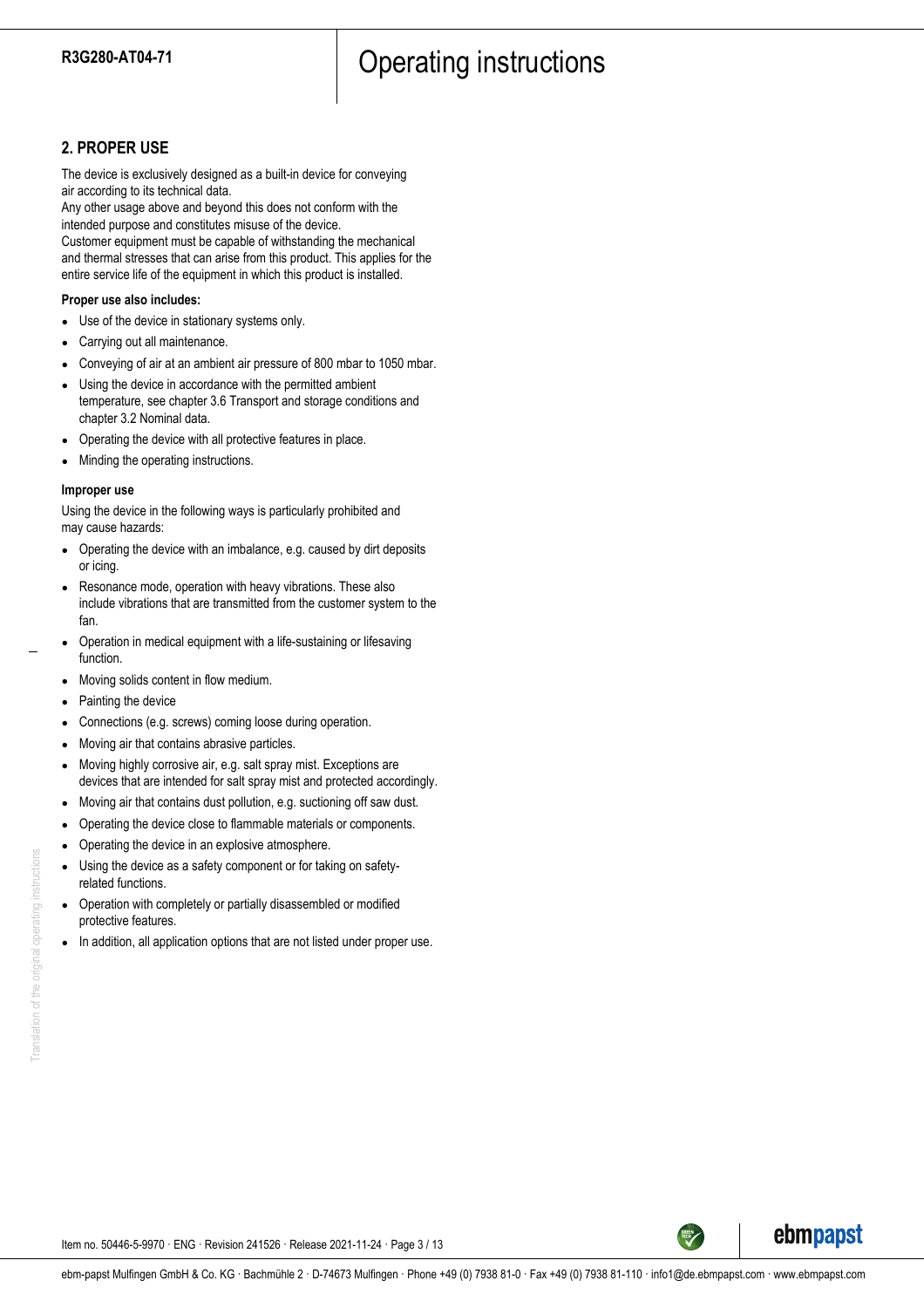## **3. TECHNICAL DATA**

## **3.1 Product drawing**



#### All measures have the unit mm.

| Accessory part: Inlet nozzle 28075-2-4013 with pressure tap (k-factor: 93) not included in scope of delivery |
|--------------------------------------------------------------------------------------------------------------|
| Thread reach 8-10 mm                                                                                         |
| Connection line AWG18                                                                                        |
| 15x core-end sleeve                                                                                          |
| Connection line AWG22                                                                                        |
| 13x core-end sleeve                                                                                          |



TECH

Item no. 50446-5-9970 · ENG · Revision 241526 · Release 2021-11-24 · Page 4 / 13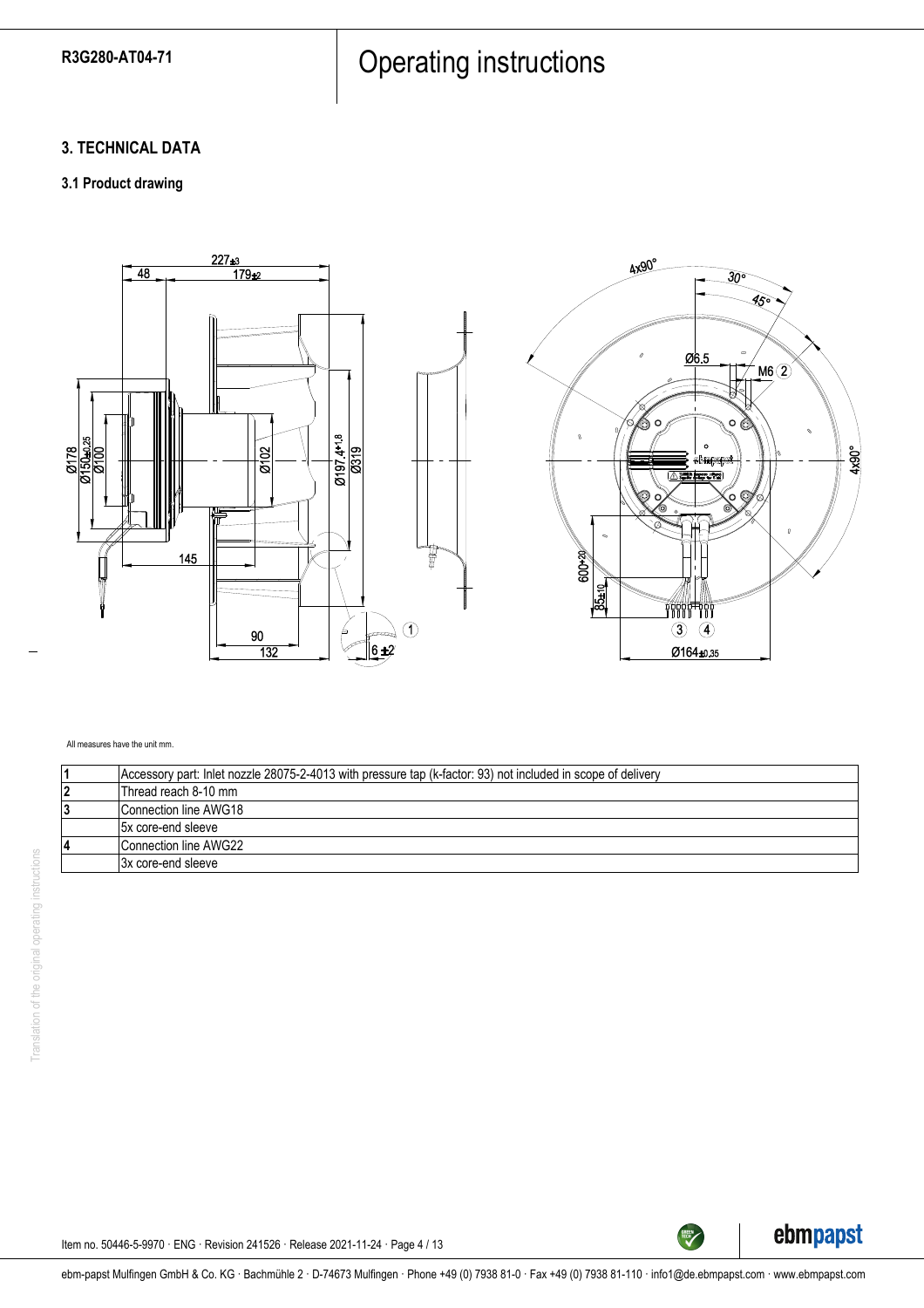



Inlet nozzle 28075-2-4013 with pressure tap (k-factor: 93)



TECH

Item no. 50446-5-9970 · ENG · Revision 241526 · Release 2021-11-24 · Page 5 / 13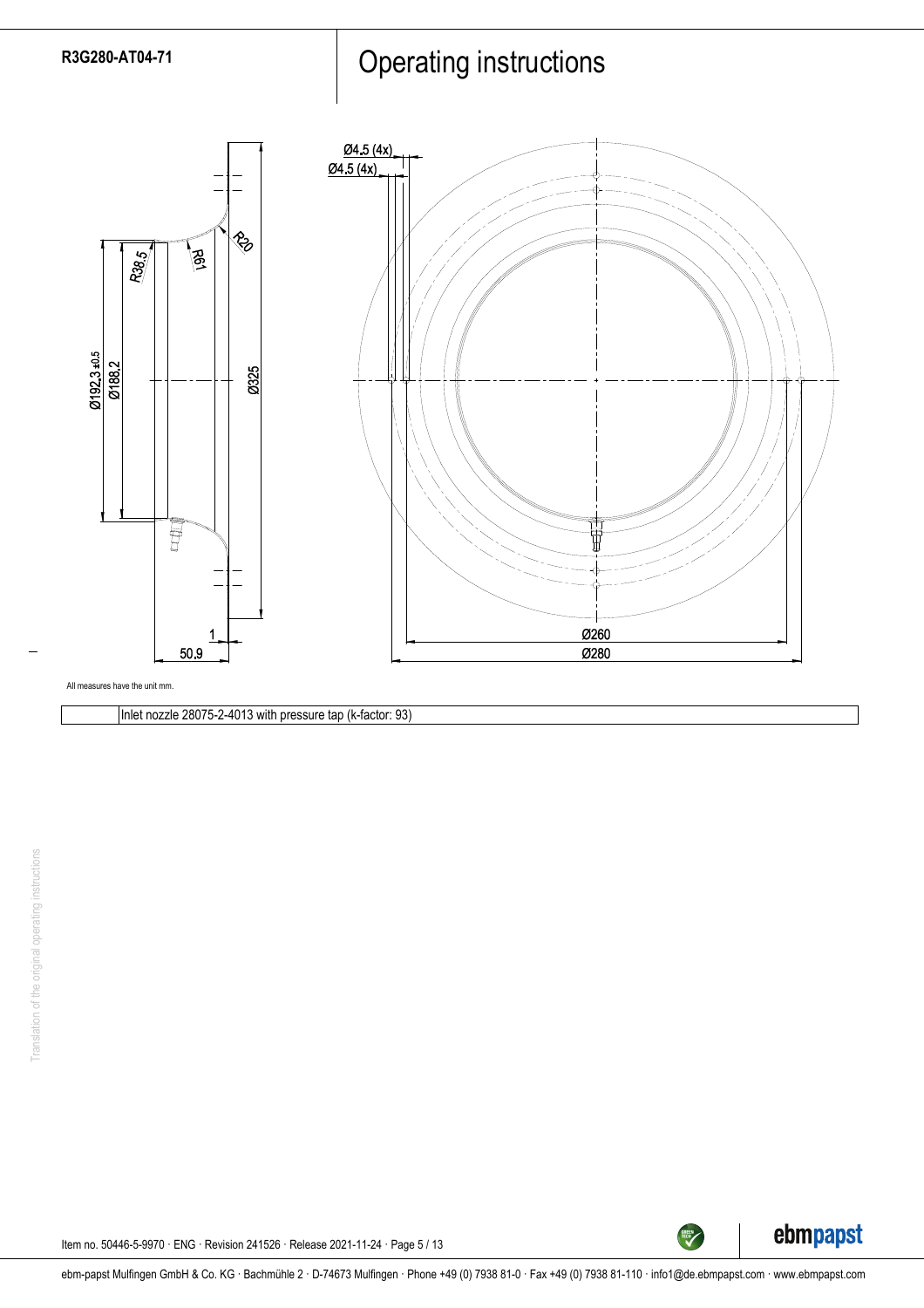## **3.2 Nominal data**

| Motor                   | M3G084-FA |
|-------------------------|-----------|
| Phase                   | $1 -$     |
| Nominal voltage / VAC   | 230       |
| <b>Nominal voltage</b>  | 200  277  |
| range / VAC             |           |
| Frequency / Hz          | 50/60     |
| Type of data definition | ml        |
| Speed (rpm) / min-1     | 2400      |
| Power input / W         | 415       |
| Current draw / A        | 2.7       |
| Min. ambient            | $-25$     |
| temperature / °C        |           |
| Max. ambient            | 40        |
| temperature / °C        |           |

ml = Max. load · me = Max. efficiency · fa = Running at free air

cs = Customer specs · cu = Customer unit

Subject to alterations

## **3.3 Data in accordance with ecodesign regulation EU 327/**

#### **2011**

|                                    | Actual                                                                                                                                              | Request 2015 |
|------------------------------------|-----------------------------------------------------------------------------------------------------------------------------------------------------|--------------|
| 01 Overall efficiency nes / %      | 61.3                                                                                                                                                | 47.8         |
| 02 Measurement category            | А                                                                                                                                                   |              |
| 03 Efficiency category             | <b>Static</b>                                                                                                                                       |              |
| 04 Efficiency grade N              | 75.5                                                                                                                                                | 62           |
| 05 Variable speed drive            | Yes                                                                                                                                                 |              |
| 06 Year of manufacture             | The year of manufacture is specified on the<br>rating plate on the product.                                                                         |              |
| 07 Manufacturer                    | ebm-papst Mulfingen GmbH & Co. KG<br>County court Stuttgart · HRA 590344<br>D-74673 Mulfingen                                                       |              |
| 08 Type                            | R3G280-AT04-71                                                                                                                                      |              |
| 09 Power input Ped / kW            | 0.44                                                                                                                                                |              |
| 09 Air flow qv / m <sup>3</sup> /h | 1755                                                                                                                                                |              |
| 09 Pressure increase total pfs /   | 502                                                                                                                                                 |              |
| Pa                                 |                                                                                                                                                     |              |
| 10 Speed (rpm) n / min-1           | 2340                                                                                                                                                |              |
| 11 Specific ratio*                 | 1.01                                                                                                                                                |              |
| 12 Recycling/disposal              | Information on recycling and disposal is<br>provided in the operating instructions.                                                                 |              |
| 13 Maintenance                     | Information on installation, operation and<br>maintenance is provided in the operating<br>instructions.                                             |              |
| <b>14 Additional components</b>    | Components used to calculate the energy<br>efficiency that are not apparent from the<br>measurement category are detailed in the<br>CE declaration. |              |

 $*$  Specific ratio = 1 + pfs / 100 000 Pa

Data definition with optimum efficiency. The indicated efficiency values for obtaining<br>conformity with the Ecodesign Directive EU 327/2011 were achieved with defined air<br>conduction components (e.g. inlet nozzles). The dime papst. If other air guide geometries are used on the installation side, the ebm-papst evaluation loses its validity/conformity must be confirmed again. The product does not fall within the scope of Regulation (EU) 2019/1781 due to the exception specified in Article 2(2a) (motors completely integrated into a product).

## **3.4 Technical features**

| <b>Mass</b>                    | 5.4 kg                                      |
|--------------------------------|---------------------------------------------|
| <b>Size</b>                    | 280 mm                                      |
| <b>Motor size</b>              | 84                                          |
| Surface of rotor               | Coated in black                             |
| <b>Material of electronics</b> | Die-cast aluminium                          |
| housing                        |                                             |
| <b>Material of impeller</b>    | Aluminum sheet                              |
| <b>Number of blades</b>        |                                             |
| <b>Direction of rotation</b>   | Clockwise, seen on rotor                    |
| Type of protection             | <b>IP54</b>                                 |
| <b>Insulation class</b>        | "B"                                         |
| Humidity (F) /                 | H1                                          |
| environmental                  |                                             |
| protection class (H)           |                                             |
| <b>Mounting position</b>       | Shaft horizontal or rotor on bottom; rotor  |
|                                | on top on request                           |
| Condensation                   | Rotor-side                                  |
| drainage holes                 |                                             |
| <b>Operation mode</b>          | S <sub>1</sub>                              |
| <b>Motor bearing</b>           | Ball bearing; (sealed)                      |
| <b>Technical features</b>      | - Output 10 VDC, max. 1.1 mA                |
|                                | - Alarm relay                               |
|                                | - Motor current limit                       |
|                                | - PFC, passive                              |
|                                | - Soft start                                |
|                                | - Control input 0-10 VDC / PWM              |
|                                | - Control interface with SELV potential     |
|                                | safely disconnected from the mains          |
|                                | - Over-temperature protected                |
|                                | electronics / motor                         |
|                                | - Line undervoltage detection               |
| Touch current acc.             | $= 3.5 \text{ mA}$                          |
| IEC 60990 (measuring           |                                             |
| network Fig. 4, TN             |                                             |
| system)                        |                                             |
| <b>Motor protection</b>        | Thermal overload protector (TOP) wired      |
|                                | internally                                  |
| <b>Cable exit</b>              | Variable                                    |
| Safety classification          | I; If a protective earth is connected by    |
|                                | the customer                                |
|                                | This component to be built-in can have      |
|                                | several local protection class ratings. The |
|                                | specification refers to the basic design of |
|                                | this component.                             |
|                                | The final protection class is based on      |
|                                | the intended installation and connection of |
|                                | the component.                              |
| <b>Product conforming</b>      | EN 61800-5-1; CE                            |
| to standard                    |                                             |
| Approval                       | CCC; EAC                                    |



For cyclic speed loads, note that the rotating parts of the device are designed for maximum one million load cycles. If you have specific questions, contact ebm-papst for support.

TECH<sup>TECH</sup>

 $\Rightarrow$  Use the device in accordance with its protection type.

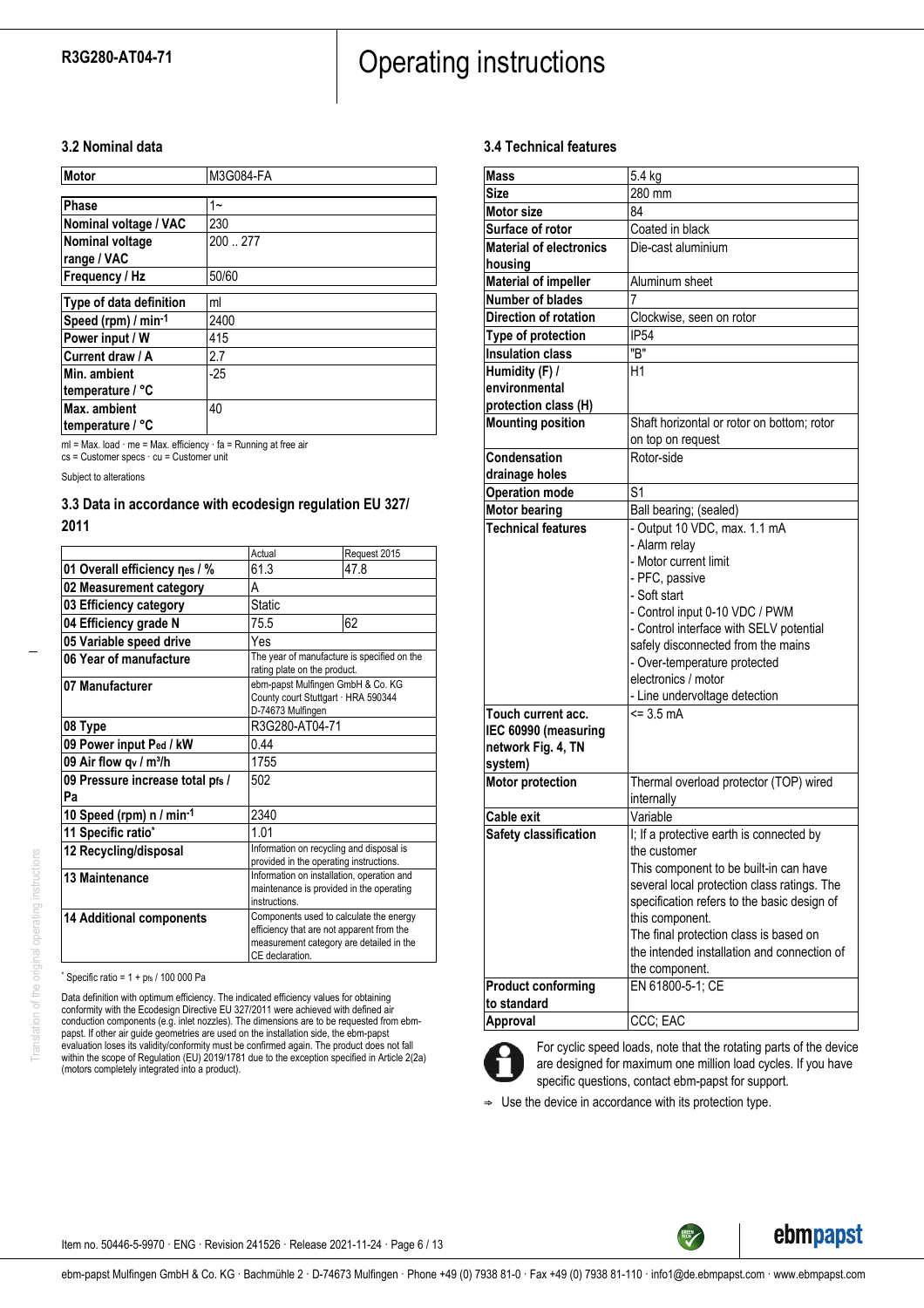### **Notes on surface quality**

The surfaces of the products conform to the generally applicable industrial standard. The surface quality may vary during the production period. Strength, dimensional stability and dimensional accuracy are not affected by this.

The colour pigments of the paints used react perceptibly to UV light over the course of time. To prevent the formation of patches and fading, the product is to be protected against UV radiation. Changes in colour are not a reason for complaint and are not covered by the warranty. UV radiation in the frequency range and the intensity of natural solar radiation has no effect on the technical properties of the products.

## **3.5 Mounting data**

Any further mounting data required can be taken from the product drawing or Section chapter 4.1 Connecting the mechanical system.

| Strength class for | 8.8 |
|--------------------|-----|
| mounting screws    |     |

For depth of screw, see chapter 3.1 Product drawing

 $\Rightarrow$  Secure the mounting screws against accidentally coming loose (e.g. by using self-locking screws).

## **3.6 Transport and storage conditions**

| Max. permissible<br>ambient motor temp.<br>(transp./ storage) | '+80 °C          |
|---------------------------------------------------------------|------------------|
| Min. permissible<br>ambient motor temp.<br>(transp./storage)  | -40 $^{\circ}$ C |

## **3.7 Electromagnetic compatibility**

| <b>EMC</b> interference | Acc. to EN 61000-6-2 (industrial |
|-------------------------|----------------------------------|
| immunity                | environment)                     |
| <b>EMC harmonics</b>    | Acc. to EN 61000-3-2/3           |
| <b>EMC</b> interference | Acc. to EN 61000-6-3 (household  |
| emission                | environment)                     |

## **4. CONNECTION AND START-UP**

**CAUTION**

## **4.1 Connecting the mechanical system**



**Cutting and crushing hazard when removing the fan from the packaging**

- $\rightarrow$  Carefully hold the impeller to remove the device from its packaging. Make sure to avoid any shock.
- $\rightarrow$  Wear safety shoes and cut-resistant safety gloves.



#### **NOTE Damage to device from vibration**

Bearing damage, reduced service life

- $\rightarrow$  Forces or impermissibly high vibration levels must not be transmitted to the fan from system components.
- $\rightarrow$  If the fan is connected to air ducts, it should isolated from vibrations, for example using compensators or similar elements.
- $\rightarrow$  Fasten the fan to the substructure without distorting it.
- $\Rightarrow$  Check the device for transport damage. Damaged devices must no longer be installed.
- Install the undamaged device according to your application.



## **CAUTION**

#### **Possibility of damage to the device**

Serious damage may result if the device slips during assembly.

- $\rightarrow$  Keep the device fixed in position at the installation location until all attachment screws have been tightened.
- The fan must not be strained on fastening.

## **4.2 Connecting the electrical system**



## **DANGER**

**Electric voltage on the device** Electric shock

- $\rightarrow$  Always install a protective earth first.
- $\rightarrow$  Check the protective earth.



#### **DANGER Incorrect insulation**

Risk of fatal injury from electric shock

- $\rightarrow$  Use only cables that meet the specified installation requirements for voltage, current, insulation material, load etc.
- $\rightarrow$  Route cables such that they cannot be touched by any rotating parts.



**Electrical load (>50 µC) between mains wire and protective earth connection after switching of the supply when switching multiple devices in parallel.** Electric shock, risk of injury

 $\rightarrow$  Make sure that sufficient protection against accidental contact is provided.

Before working on the electrical connection, the connections to the mains supply and PE must be shorted.

## **CAUTION**

## **Electrical voltage**

The fan is a built-in component and features no electrically isolating switch.

ebmpapst



ebm-papst Mulfingen GmbH & Co. KG · Bachmühle 2 · D-74673 Mulfingen · Phone +49 (0) 7938 81-0 · Fax +49 (0) 7938 81-110 · info1@de.ebmpapst.com · www.ebmpapst.com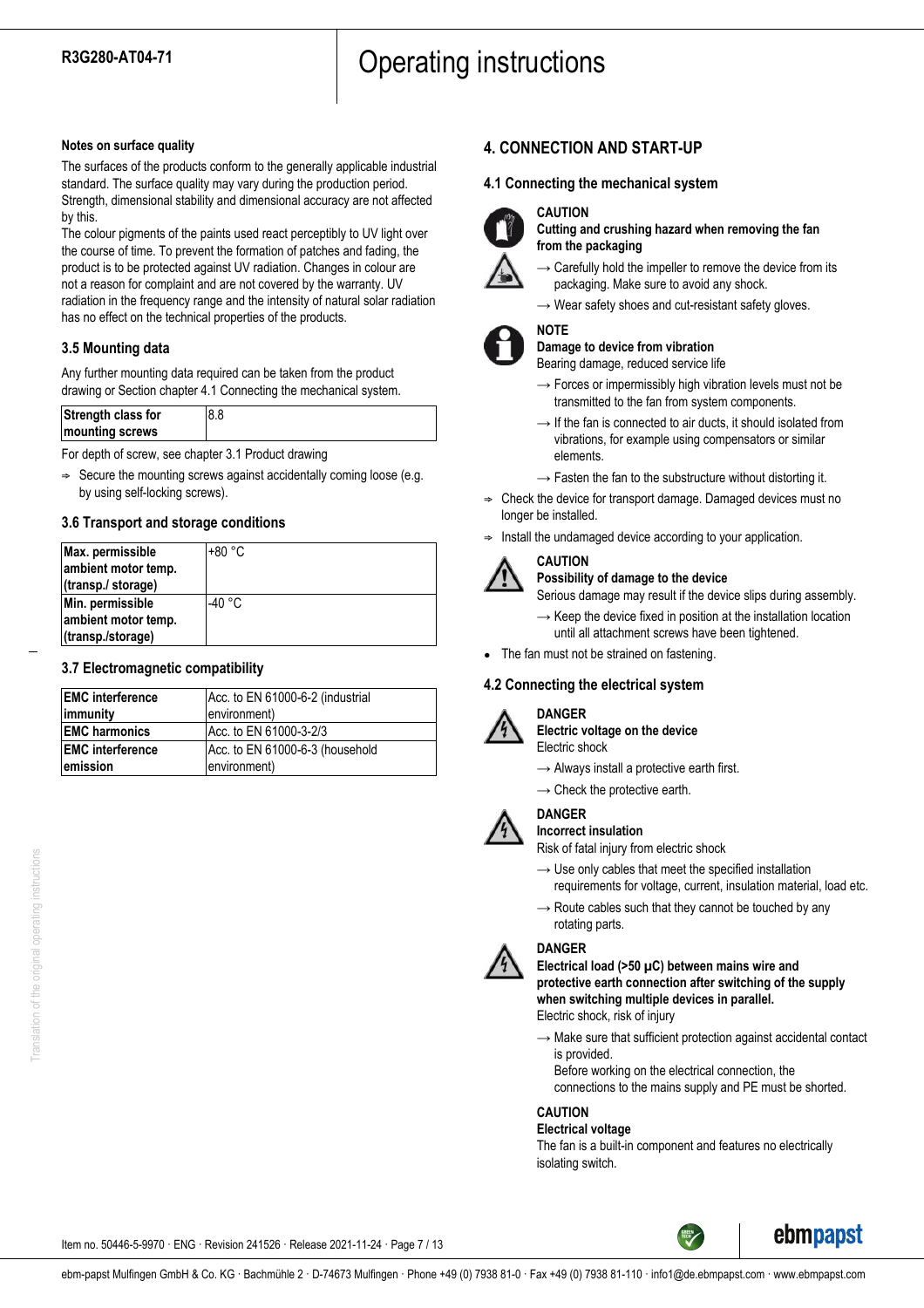- $\rightarrow$  Only connect the fan to circuits that can be switched off with an all-pole separating switch.
- $\rightarrow$  When working on the fan, you must switch off the installation/machine in which the fan is installed and secure it from being switched on again.

#### **NOTE**

## **Water penetration into leads or wires**

Water enters at the cable end on the customers side and can damage the device.

 $\rightarrow$  Make sure that the cable end is connected in a dry environment.



Connect the device only to circuits that can be switched off using an all-pole disconnecting switch.

## **4.2.1 Prerequisites**

- $\Rightarrow$  Check that the data on the type plate match the connection data.
- Before connecting the device, ensure that the supply voltage matches the operating voltage of the device.
- ; Only use cables designed for current according to the type plate. For determining the cross-section, follow the basic principles in accordance with EN 61800-5-1. The protective earth must have a cross-section equal to or greater than the outer conductor crosssection.

We recommend the use of 105°C cables. Ensure that the minimum cable cross-section is at least AWG26/0.13 mm².

## **Protective earth contact resistance as per EN 61800-5-1**

Compliance with the resistance specifications as per EN 61800-5-1 for the protective earth connection circuit must be verified in the application. Depending on the installation situation, it may be necessary to connect an additional protective earth conductor by way of the extra protective earth terminal provided on the device. The protective earth terminal is located on the housing and provided with a protective earth symbol and a hole.

## **4.2.2 Idle current**



Because of the EMC filter integrated for compliance with EMC limits (interference emission and interference immunity), idle currents in the mains cable can be measured even when the motor is at a standstill and the mains voltage is switched on.

- The values are typically in the range  $<$  250 mA
- At the same time, the effective power in this operating state (operational readiness) is typically < 4 W.

## **4.2.3 Residual current operated device**

If the use of a residual current device (RCD) is required in your installation, only pulse current-sensitive and/or universal residual current devices (type F or B) are permissible. Residual current devices (RCD) cannot provide personal safety while operating the device, as is also the case with frequency converters. When the device power supply is switched on, charging current pulses from the capacitors in the integrated EMC filter can lead to the instant triggering of residual current devices. We recommend the use of residual current circuit breakers (RCCB) with an activation threshold of 300 mA and delayed tripping (super-resistant, characteristic K).

## **4.2.4 Basic insulation of the alarm relay**



As the alarm relay only has basic insulation (for TN/TT systems) and function insulation (for systems with external conductor earthing) with respect to the mains voltage, and not double insulation like the rest of the interface, corresponding precautions must be taken for industrial applications (EN 61800- 5-1).

 $\rightarrow$  The voltage switched by the alarm relay (e.g. 24 VDC) must then have no electrical connection to the 10 V output, 0- 10 V control input and GND (electrically isolated interface).

#### **4.2.5 Locked-rotor protection**



Due to the locked-rotor protection, the start-up current (LRA) is equal to or less than the nominal current (FLA).

## **4.3 Connection of the cables**

External leads are brought out of device.

- $\Rightarrow$  First connect the "PE" (protective earth) connection.
- Connect the lines according to your application. When doing so, observe chapter 4.5 Connection screen.

## **4.4 Factory settings**

Factory settings with which the device is pre-set by ebm-papst.

| <b>Operation mode</b>              | PWM controlling    |
|------------------------------------|--------------------|
| <b>Group adress</b>                | 01                 |
| Fan / device adress                | 01                 |
| Max. PWM $/$ %                     | 100                |
| Min. PWM $/$ %                     | 0                  |
| Save set value to<br><b>EEPROM</b> | No                 |
| Set value control                  | Analog             |
| <b>Control function</b>            | Positive (heating) |

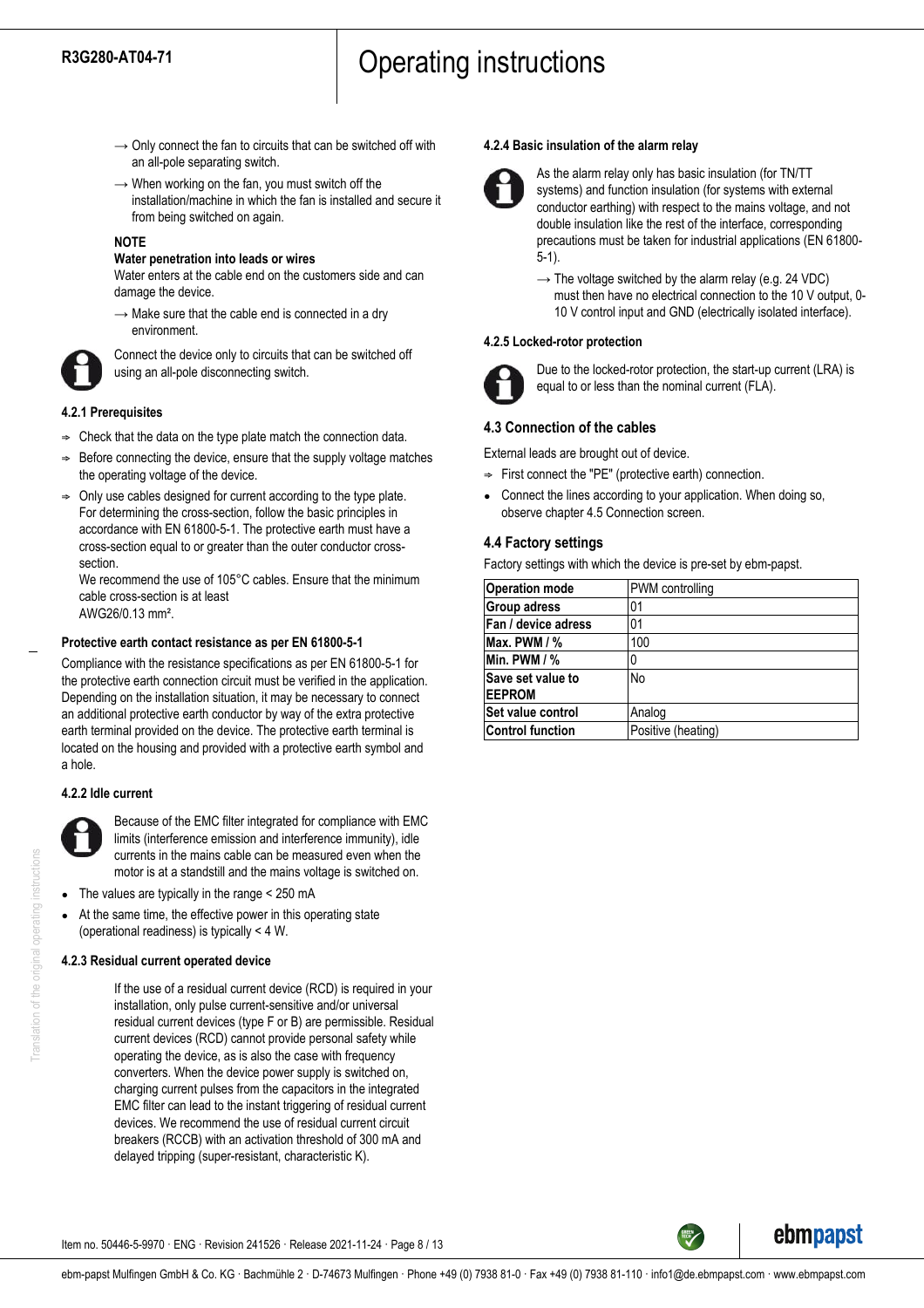**4.5 Connection screen**





TECH

Item no. 50446-5-9970 · ENG · Revision 241526 · Release 2021-11-24 · Page 9 / 13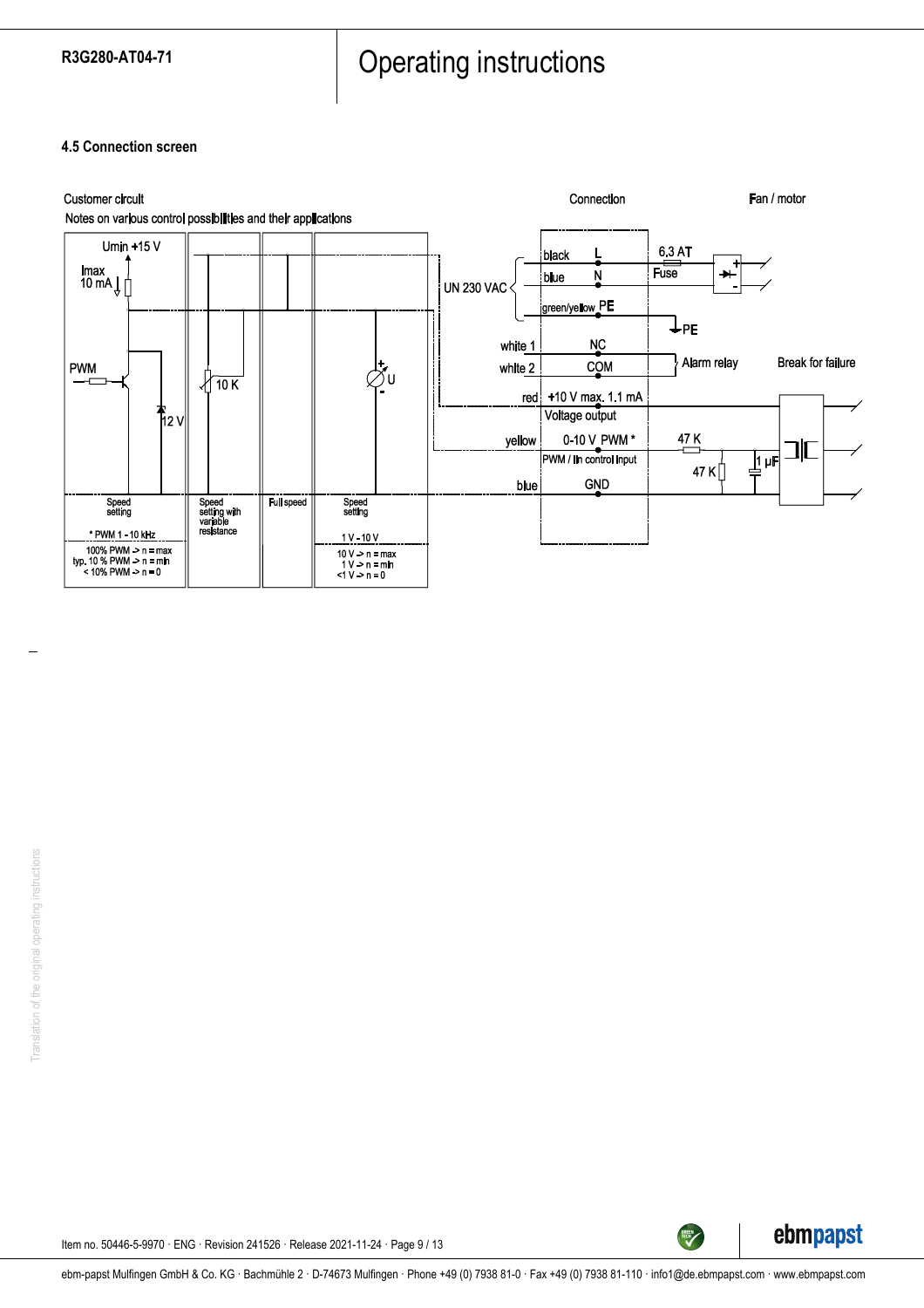## **4.6 Checking the connections**

- $\Rightarrow$  Make sure that the power is off (all phases).
- $\Rightarrow$  Secure it from being switched on again.
- ; Check the correct fit of the connection lines.

## **4.7 Switch on device**

The device is not to be switched on until it has been installed properly and in accordance with its intended use, including the required protective devices and professional electrical connection. This also applies to devices which have already been equipped with plugs and terminals or similar connectors by the customer.



**Hot motor housing** Fire hazard

**WARNING**

- $\rightarrow$  Ensure that no combustible or flammable materials are located close to the fan.
- $\Rightarrow$  Inspect the device for visible external damage and the proper function of the protective features before switching it on.
- $\Rightarrow$  Check the air flow paths of the fan for foreign objects and remove any that are found.
- Apply the nominal voltage to the voltage supply.
- Start the device by changing the input signal.



#### **NOTE Damage to device by vibrations** Bearing damage, reduced service life

- $\rightarrow$  The fan must operate free of vibrations throughout its speed control range.
- $\rightarrow$  Strong vibrations can result from improper handling, imbalance resulting from damage during transport, or component-induced or structural resonances.
- $\rightarrow$  When putting the fan into service, determine the speed ranges with excessive vibration levels and also any resonance frequencies that may be present.
- $\rightarrow$  When regulating the speed, pass through resonance ranges as quickly as possible or find another remedy.
- → Operation at excessive vibration levels can lead to premature failure.
- $\rightarrow$  The maximum vibration severity may not exceed 3.5 mm/s and should be checked every 6 months. #It must be measured at least in and perpendicular to the axial direction at the place where the motor is attached to the motor support plate. #Vibration measurements in all three axes are recommended and should be performed across the entire speed range in order to gain a complete understanding of all vibrations present in an application; see chapter 6. Maintenance, malfunctions, possible causes and remedies.

## **4.8 Switching off the device**

Switching off the device during operation:

- $\Rightarrow$  Switch off the device via the control input.
- $\Rightarrow$  Do not switch the motor (e.g. in cyclic operation) on and off via power supply.

Switching off the device for maintenance work:

 $\Rightarrow$  Switch off the device via the control input.

- $\Rightarrow$  Do not switch the motor (e.g. in cyclic operation) on and off via power supply.
- ; Disconnect the device from the supply voltage.
- ; When disconnecting, be sure to disconnect the earth wire connection last.

## **5. INTEGRATED PROTECTIVE FUNCTIONS**

The integrated protective functions cause the motor to switch off automatically in case of faults described in the table.

| Malfunctions                                                                        | <b>Description / Function of</b><br>safety feature                                                             |
|-------------------------------------------------------------------------------------|----------------------------------------------------------------------------------------------------------------|
| Rotor position detection error                                                      | An automatic restart occurs.                                                                                   |
| Locked rotor                                                                        | $\Rightarrow$ After the blockage is<br>removed, the motor restarts<br>automatically.                           |
| Line under-voltage (mains input<br>voltage outside of permitted<br>nominal voltage) | $\Rightarrow$ If the mains supply voltage<br>returns to permitted values, the<br>motor restarts automatically. |

## **6. MAINTENANCE, MALFUNCTIONS, POSSIBLE CAUSES AND REMEDIES**

Do not perform any repairs on your device. Return the device to ebmpapst for repair or replacement.



## **WARNING**

**Terminals and connections have voltage even with a unit that is shut off**

Electric shock

 $\rightarrow$  Wait five minutes after disconnecting the voltage at all poles before opening the device.

## **CAUTION**

**If control voltage is applied or a speed setpoint is stored, the motor will restart automatically, e.g. after a mains failure.**

Risk of injury

- $\rightarrow$  Keep out of the device hazard zone.
- $\rightarrow$  When working on the device, switch off the mains power and ensure that it cannot be switched back on.
- $\rightarrow$  Wait until the device stops.
- $\rightarrow$  After working on the device, remove any tools used or other objects from the device.

## **NOTE**



If the device is not operated for a lengthy period in installed condition in a dry environment, it is to be started up and operated at full speed for one hour at least every four months. If the device is not operated for a lengthy period in installed condition in a damp environment (e.g. outdoors), it is to be started up and operated at full speed for at least two hours once a month to move the bearings and allow any condensate that may have ingressed to evaporate.

**Malfunction/error Possible cause Possible remedy**



Item no. 50446-5-9970 · ENG · Revision 241526 · Release 2021-11-24 · Page 10 / 13

ebm-papst Mulfingen GmbH & Co. KG · Bachmühle 2 · D-74673 Mulfingen · Phone +49 (0) 7938 81-0 · Fax +49 (0) 7938 81-110 · info1@de.ebmpapst.com · www.ebmpapst.com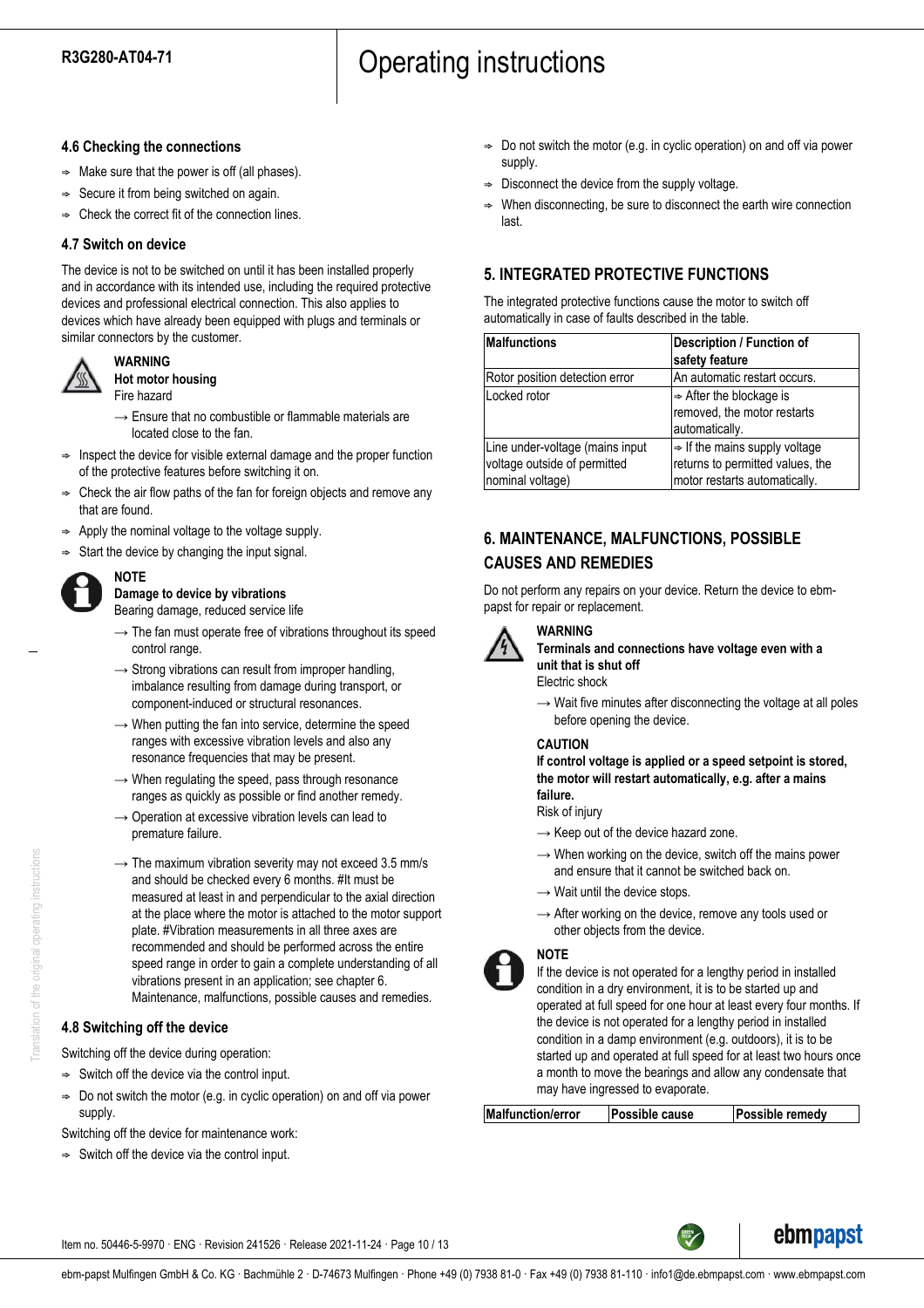| Impeller running<br>roughly             | Imbalance in rotating<br>parts          | Clean the device; if<br>imbalance is still<br>evident after cleaning,<br>replace the device.<br>If you have<br>attached any weight<br>clips during cleaning,<br>make sure to remove<br>them afterwards. |
|-----------------------------------------|-----------------------------------------|---------------------------------------------------------------------------------------------------------------------------------------------------------------------------------------------------------|
| Motor does not turn                     | Mechanical blockage                     | Switch off, de-<br>energise, and<br>remove mechanical<br>blockage.                                                                                                                                      |
|                                         | Mains supply voltage<br>faulty          | Check mains supply<br>voltage,<br>restore power<br>supply,<br>apply control signal.                                                                                                                     |
|                                         | Faulty connection                       | De-energise, correct<br>connection, see<br>connection diagram.                                                                                                                                          |
| Overtemperature of<br>electronics/motor | Insufficient cooling                    | Improve cooling. Let<br>the device cool down.<br>To reset the error<br>message, switch off<br>the mains supply<br>voltage for a min. of<br>25 s and switch it on<br>again.                              |
|                                         | Thermal overload<br>protector responded | Allow motor to cool<br>off, locate and rectify<br>cause of error, if<br>necessary cancel<br>restart lock-out                                                                                            |
|                                         | Ambient temperature<br>too high         | Reduce the ambient<br>temperature.<br>Reset by reducing<br>control input to 0.                                                                                                                          |
|                                         | Unacceptable<br>operating point         | Correct the operating<br>point. Let the device<br>cool down.                                                                                                                                            |



Translation of the original operating

If you have any other problems, contact ebm-papst.

## **6.1 Vibration test**

Checking the fan for mechanical vibrations based on ISO 14694. Recommendation: every 6 months. Maximum vibration severity is 3.5 mm/s measured at the motor's fastening diameter on the motor support plate towards and perpendicular to the motor's axis of rotation.



*Fig. 1: Example showing vibration measurement. Positioning of the sensors will vary depending on the device and the circumstances of installation.*

## **6.2 Cleaning**

To ensure a long service life, the fans have to be regularly checked for proper operation and degree of soiling. The frequency of the checks is to be adapted to the occurrence of soiling.



## **Risk of injury from rotating fan.**

- $\rightarrow$  Only clean when not in motion. Do not disconnect the fan from the power supply, just switch it off via the control input. This will prevent start-up of the fan.
- Dirt deposits on the motor housing could lead to overheating of the motor
- $\Rightarrow$  Dirt on the impeller can cause vibration which would shorten the service life of the fan.
- $\Rightarrow$  Severe vibration could destroy the fan.
- In such cases immediately switch off and clean the fan.
- The preferred method of cleaning is dry cleaning, e.g. using compressed air.
- $\Rightarrow$  Use is never to be made of corrosive cleaning agents!

## **NOTE**

#### **Damage to the device during cleaning** Malfunction possible

- $\rightarrow$  Do not clean the device using a water jet or high-pressure cleaner.
- $\rightarrow$  Do not use any acid, alkali or solvent-basedcleaning agents.
- $\rightarrow$  Do not use any pointed or sharp-edged objects for cleaning
- $\Rightarrow$  Completely remove any cleaning agents used.
- Immediately switch off and replace the device if severe corrosion is apparent at load-bearing or rotating parts.
- Repairs to load-bearing or rotating parts are not permissible!
- $\Rightarrow$  Operate the fan for 2 hours at maximum speed to permit the evaporation of any water which may have ingressed.
- $\Rightarrow$  If cleaning does not eliminate vibration, the fan may have to be rebalanced. In such cases please contact ebm-papst.



Item no. 50446-5-9970 · ENG · Revision 241526 · Release 2021-11-24 · Page 11 / 13

ebm-papst Mulfingen GmbH & Co. KG · Bachmühle 2 · D-74673 Mulfingen · Phone +49 (0) 7938 81-0 · Fax +49 (0) 7938 81-110 · info1@de.ebmpapst.com · www.ebmpapst.com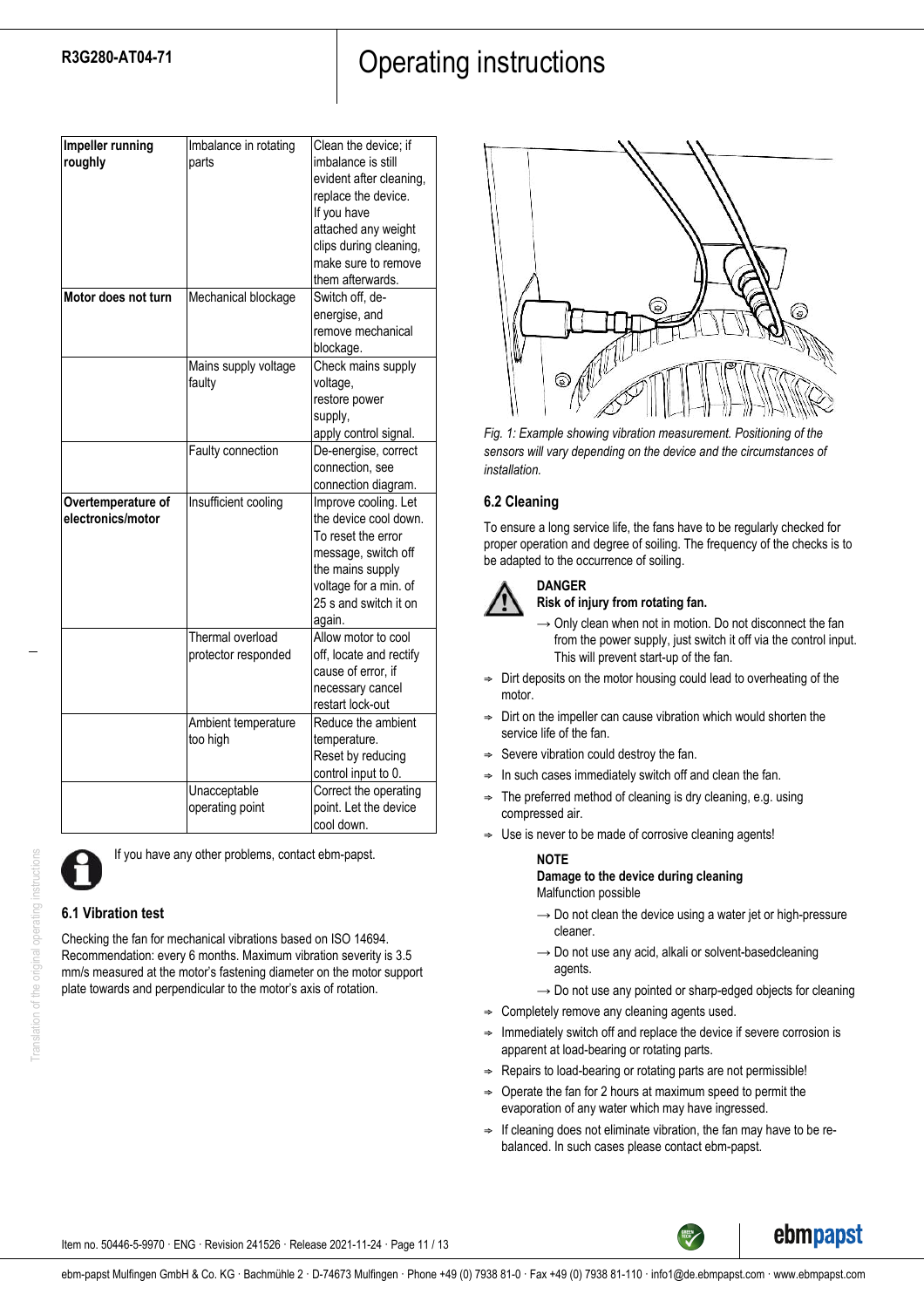- $\Rightarrow$  The fan is provided with maintenance-free ball bearings. The lifetime lubrication of the ball bearings is designed for a service life of 40,000 hours.
- $\Rightarrow$  Please contact ebm-papst if bearing replacement is required after this period.
- $\Rightarrow$  Adapt the maintenance intervals to the dust pollution occurring.

### **6.3 Safety test**

## **NOTE**

#### **High-voltage test**

The integrated EMC filter contains Y capacitors. Therefore, the trigger current is exceeded when AC testing voltage is applied.

 $\rightarrow$  Test the device with DC voltage when you carry out the high-voltage test required by law. The voltage to be used corresponds to the peak value of the AC voltage required by the standard.

| What has to<br>be tested? | How to test?                       | Frequency      | Which<br>measure? |
|---------------------------|------------------------------------|----------------|-------------------|
| Check the                 | Visual inspection                  | At least every | Repair or         |
| protective                |                                    | 6 months       | replacement of    |
| casing against            |                                    |                | the device        |
| accidental                |                                    |                |                   |
| contact for               |                                    |                |                   |
| damage and to             |                                    |                |                   |
| ensure that it is         |                                    |                |                   |
| intact                    |                                    |                |                   |
| Check the                 | Visual inspection   At least every |                | Replacement of    |
| device for                |                                    | 6 months       | the device        |
| damage to                 |                                    |                |                   |
| blades and                |                                    |                |                   |
| housing                   |                                    |                |                   |
| Mounting the              | Visual inspection   At least every |                | Fasten            |
| connection lines          |                                    | 6 months       |                   |
| Mounting of               | Visual inspection                  | At least every | Fasten            |
| protective earth          |                                    | 6 months       |                   |
| connection                |                                    |                |                   |
| Check the                 | Visual inspection                  | At least every | Replace wires     |
| insulation of the         |                                    | 6 months       |                   |
| wires for damage          |                                    |                |                   |
| Impeller for              | Visual inspection                  | At least every | Clean impeller    |
| wear/deposits/            |                                    | 6 months       | or replace device |
| corrosion and             |                                    |                |                   |
| damage                    |                                    |                |                   |
| Condensate                | Visual inspection At least every   |                | Open bore holes   |
| discharge holes           |                                    | 6 months       |                   |
| for clogging, as          |                                    |                |                   |
| necessary                 |                                    |                |                   |
| Abnormal                  | acoustic                           | At least every | Replace device    |
| bearing noise             |                                    | 6 months       |                   |
| <b>Vibration test</b>     | Vibration tester,                  | Recommended    | Clean impeller    |
|                           | acceleration or                    | every 6 months | or replace device |
|                           | deceleration                       |                |                   |
|                           | measurement                        |                |                   |

## **6.4 Disposal**

For ebm-papst, environmental protection and resource preservation are top priority corporate goals.

ebm-papst operates an environmental management system which is certified in accordance with ISO 14001 and rigorously implemented around the world on the basis of German standards.

Right from the development stage, ecological design, technical safety and health protection are fixed criteria.

The following section contains recommendations for ecological disposal of the product and its components.

#### **6.4.1 Country-specific legal requirements**



#### **Country-specific legal requirements**

Always observe the applicable country-specific legal regulations with regard to the disposal of products or waste occurring in the various phases of the life cycle. The corresponding disposal standards are also to be heeded.

### **6.4.2 Disassembly**

Disassembly of the product must be performed or supervised by qualified personnel with the appropriate technical knowledge. The product is to be disassembled into suitable components for disposal employing standard procedures for motors.

## **WARNING**

## **Heavy parts of the product may drop off. Some of the product components are heavy. These components could drop off during disassembly.**

This can result in fatal or serious injury and material damage.

 $\rightarrow$  Secure components before unfastening to stop them falling.

## **6.4.3 Component disposal**

The products are mostly made of steel, copper, aluminium and plastic. Metallic materials are generally considered to be fully recyclable. Separate the components for recycling into the following categories:

- Steel and iron
- **Aluminium**
- Non-ferrous metal, e.g. motor windings
- Plastics, particularly with brominated flame retardants, in accordance with marking
- Insulating materials
- Cables and wires
- Electronic scrap, e.g. circuit boards

Only ferrite magnets and not rare earth magnets are used in external rotor motors from ebm-papst Mulfingen GmbH & Co. KG.

 $\Rightarrow$  Ferrite magnets can be disposed of in the same way as normal iron and steel.

Electrical insulating materials on the product, in cables and wires are made of similar materials and are therefore to be treated in the same manner.

The materials concerned are as follows:

- Miscellaneous insulators used in the terminal box
- Power lines
- Cables for internal wiring
- Electrolytic capacitors